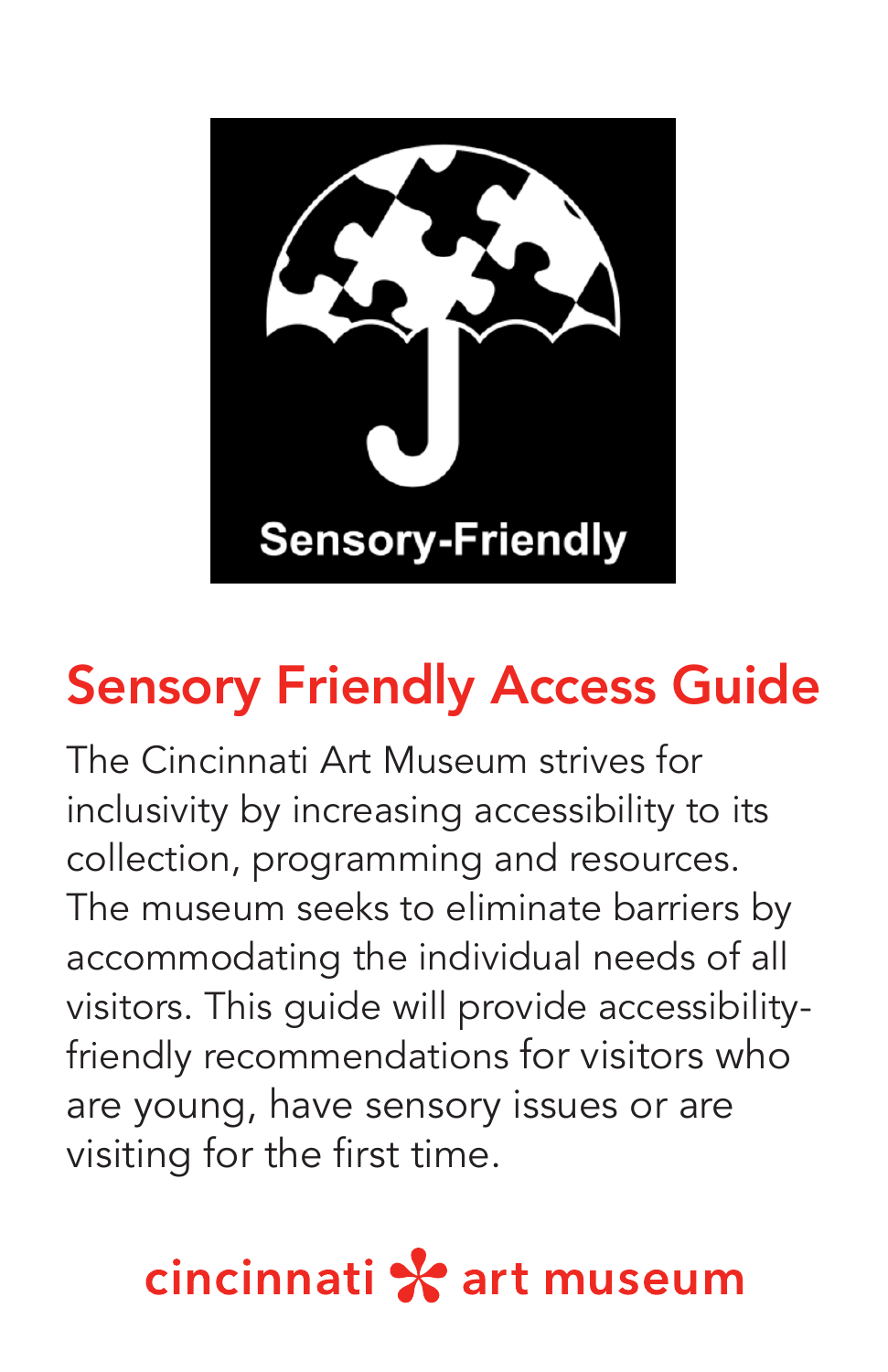# We will remember...



To keep our hands at our sides. We will not touch the artwork, the walls or the cases.



To stay with our group.



Not to eat, drink or chew gum in the galleries.



To let the security guard look through our bag. They may ask us to put it in the coat room.



To only use pencils and paper in the galleries.



To use a soft tone of voice. We will not shout in the galleries.



That security guards may ask us not to touch the art, but that's ok.



To buy a ticket at the front desk if we want to see a special exhibition.



We can bring fidget toys and sensory headphones to the museum. If we forget these items we can borrow some at the front desk or the Rosenthal Education Center. We will return them when we finish.



To walk slowly in the museum. We will not run in the galleries.



To not take photographs when we see this sign.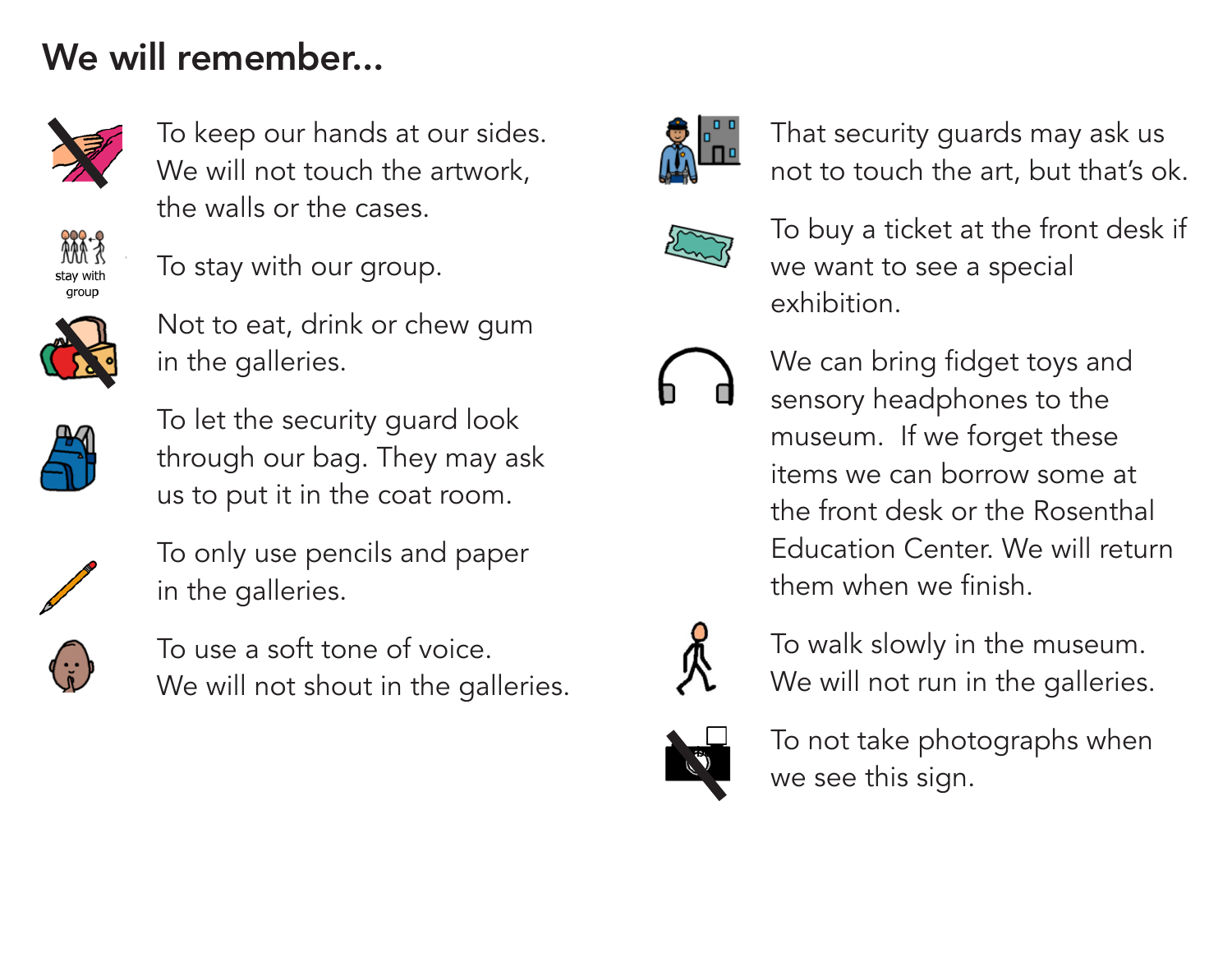# We might do...







Say hello at the front desk



**Find artwork** you like





Use the restrooms



elevator



Go to the museum shop





| Н   |  |
|-----|--|
| ▞▙▏ |  |

the galleries

Use the stairs Eat in the Ter-



race Café







Make art in the **REC** 

Courtyard

Say goodbye when you exit













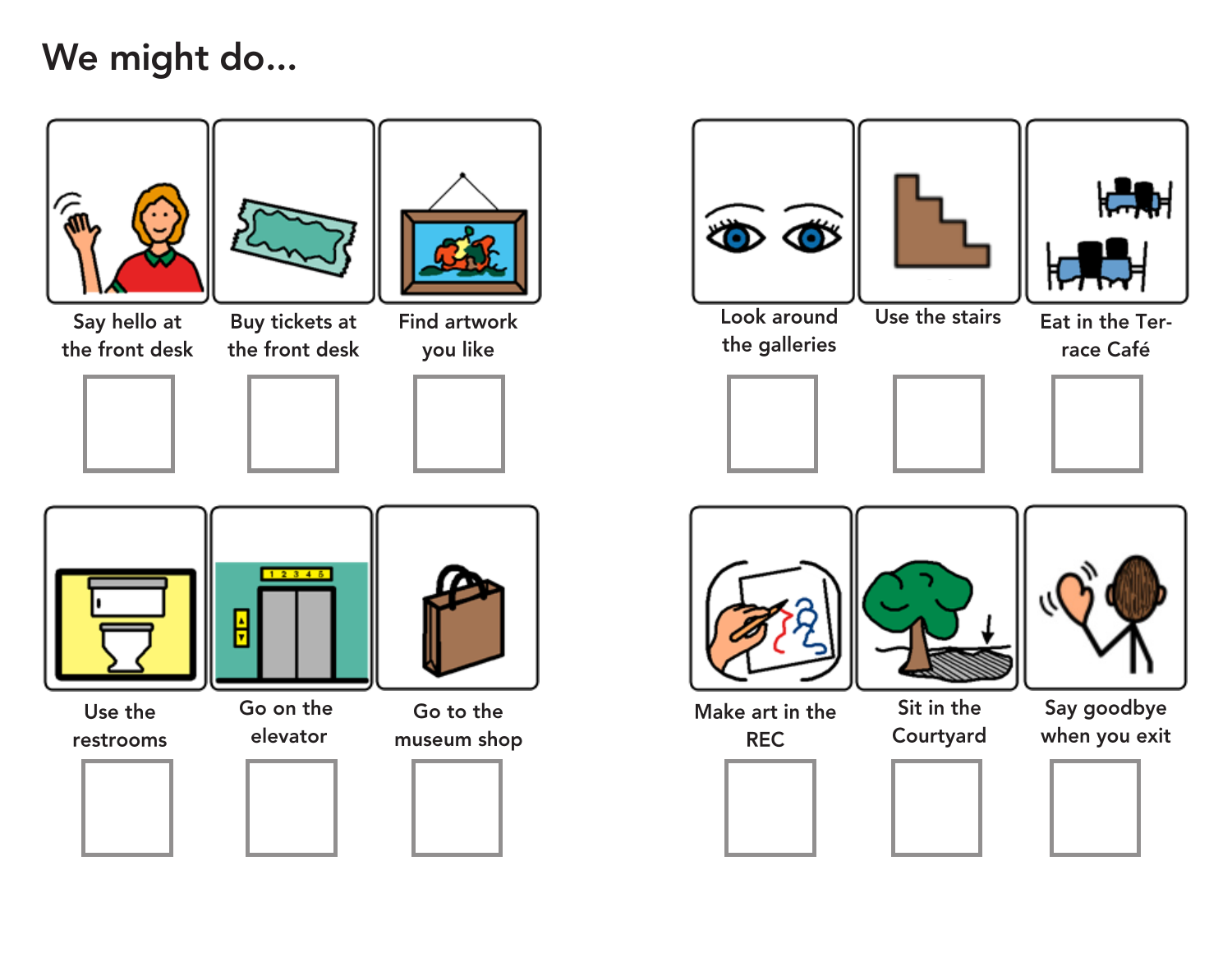# We might find...





 $\hat{C}$ Hands on activities **O** Wheelchair access **Ran** Noisy spaces



Quiet spaces